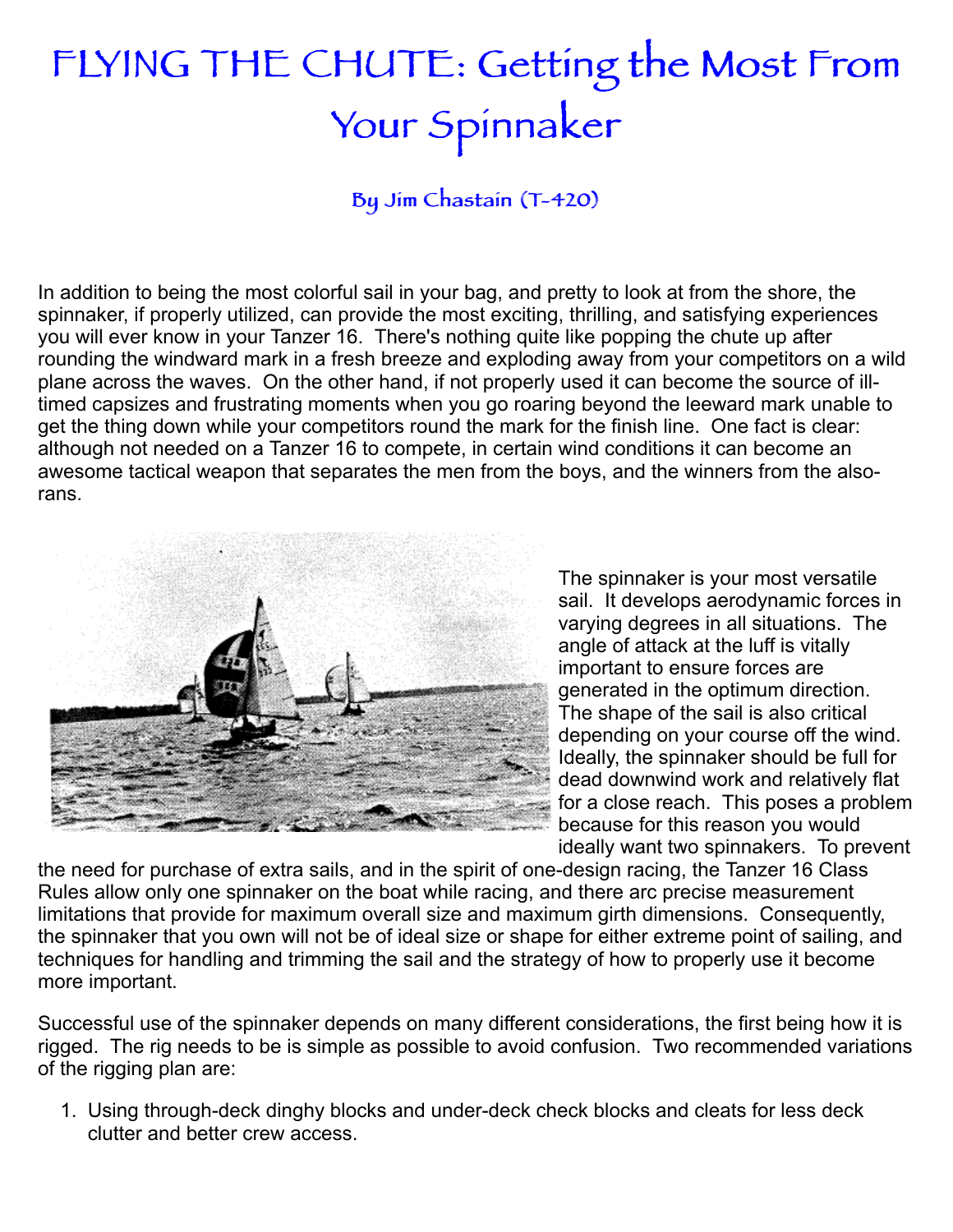2. Using a spinnaker launching chute and bag mounted at the port bow which makes setting and retrieving the sail much easier. To plan your spinnaker rig observe the many variations found on other boats at the next regatta and discuss the pros and cons with the owners.

The second consideration that is vital is spinnaker sets and takedowns. A step-by-step procedure must be developed for your rig on what the skipper must do and what the crew must do in precise order, and it must be practiced endlessly to ensure fast, trouble-free sets and takedowns. The crew must be totally knowledgeable with the location and function of the guy, sheet, topping lift, and downhaul. Normally a spinnaker set will occur like this:

When approaching the windward mark the crew will set the pole in a horizontal position full forward on the forestay oil the side on which the chute will be carried. Upon rounding the mark, the skipper settles oil his intended course, and while steering from a crouched position with his knees pulls in tile spinnaker halyard raising the sail. The crew, after releasing the sheet from the guy book on the leeward side, pulls in on the guy and sheet as the sail goes up. If there's any wind at all, its advisable for both the crew and skipper to position their weight on windward side for balance. The guy should be pulled in and cleated with the pole in a position perpendicular to the wind, and then the sheet pulled in to the proper point of trim on the sail. Once set and under control, the jib should be lowered by the crew and stowed under bungee cords, and final adjustments to sail trim made. The crew should never cleat the sheet of the sail, but should continually seek to maintain perfect trim. The sheet should be let out until the luff curls ever so slightly and then quickly trimmed in to take out the curl. As the boat accelerates, the apparent wind angle to the luff will change and the pole will need to be eased forward, and the trim adjusted.

Depending on the circumstances and wind velocity, it may not be advisable to lower the jib. Usually, lowering the jib will minimize disturbance to the airflow around the spinnaker, however, in strong winds it may be difficult to get the jib back up with the same tension on the forestay, which is vitally important to upwind performance, so the jib may be luffed with adverse affect on the spinnaker. Sometimes, the jib can provide additional lift on the proper point of sailing and can be trimmed in, but, be careful about creating the jibsheets while the spinnaker is up - one good gust and you may be over.

Normally, a spinnaker takedown will occur like this: When approaching the leeward mark bear away slightly and pull the pole back to square up the spinnaker- this makes takedown a lot easier. Timing between the skipper and crew is vital. As the skipper cases the halyard down he must also pull in on the retrieval line and maintain some tension through the sail. The crew must case the sheet and guy out as the sail is pulled into the launching chute; not too slow to impede the effort, but not to fast to drop the sail in the water. If the launcher is not used, the crew simply takes the clew in hand and pulls the corner of the sail in, letting the sheet fly loose, and rapidly bundles the sail up taking it in completely outside the windward sidestay. Practice makes perfect, and time is of the essence here to prepare for a smart mark rounding and trim-in for the windward leg.

Another consideration important to the successful use of the spinnaker is how to use it once it is up, how to best negotiate the offwind legs of the course and how to jibe to your advantage. A lot depends upon the wind conditions and predicted variations but the following pointers should help:

1. Getting the chute up quickly is important, but don't put it up until you are certain of the wind direction on the reach. It may be too close a reach for the spinnaker, and having it up before